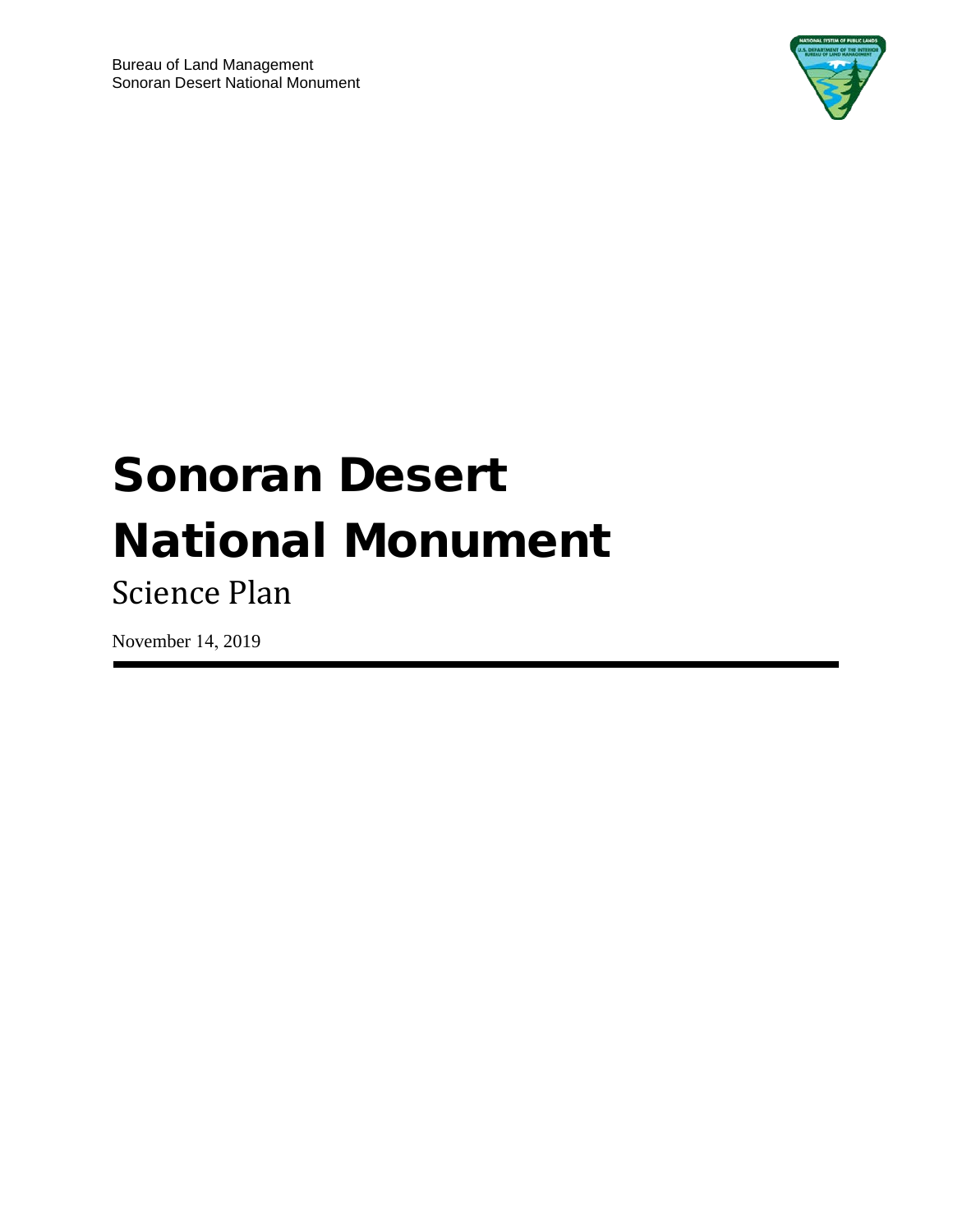

*Intentionally left blank*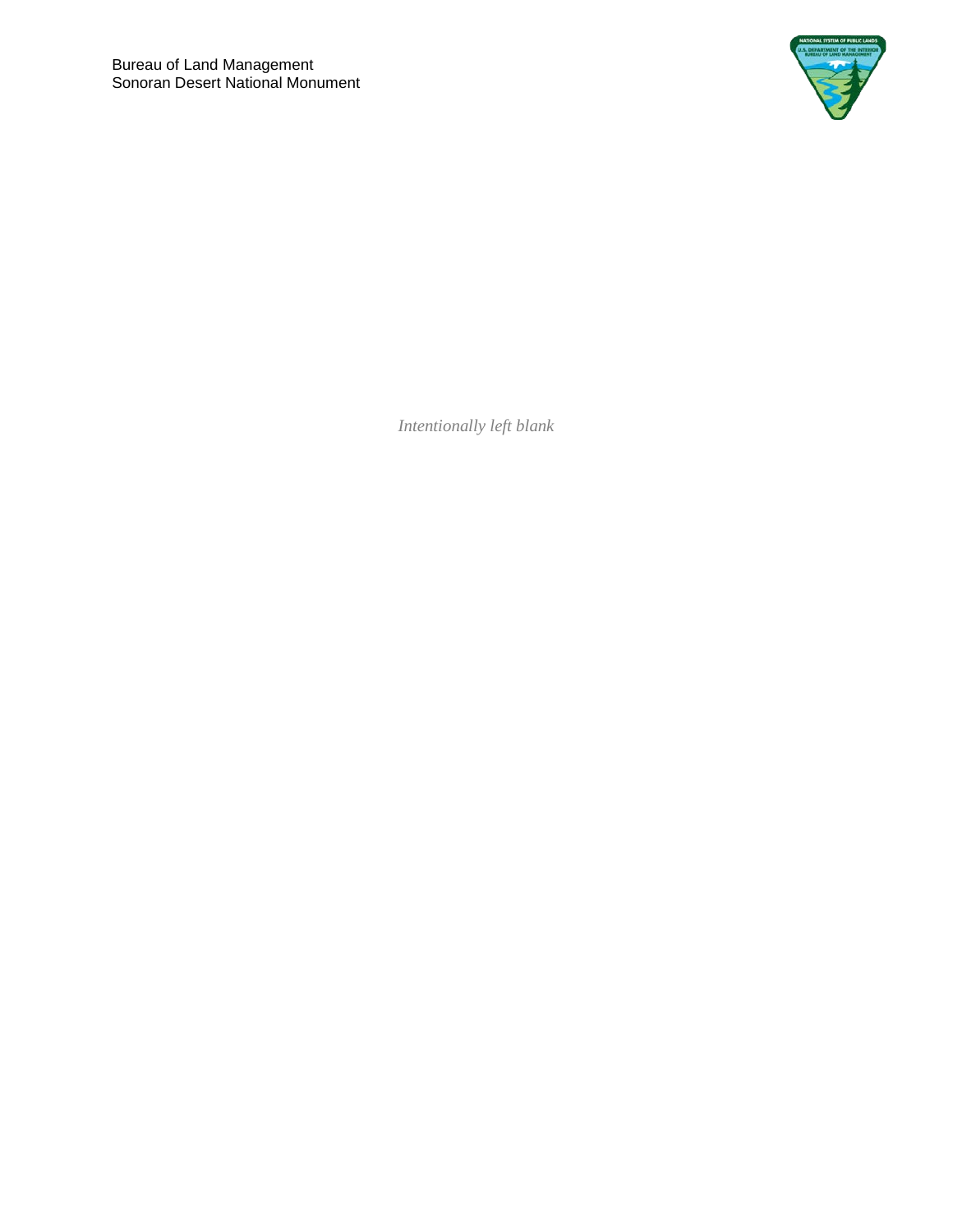

# <span id="page-2-0"></span>**Table of Contents**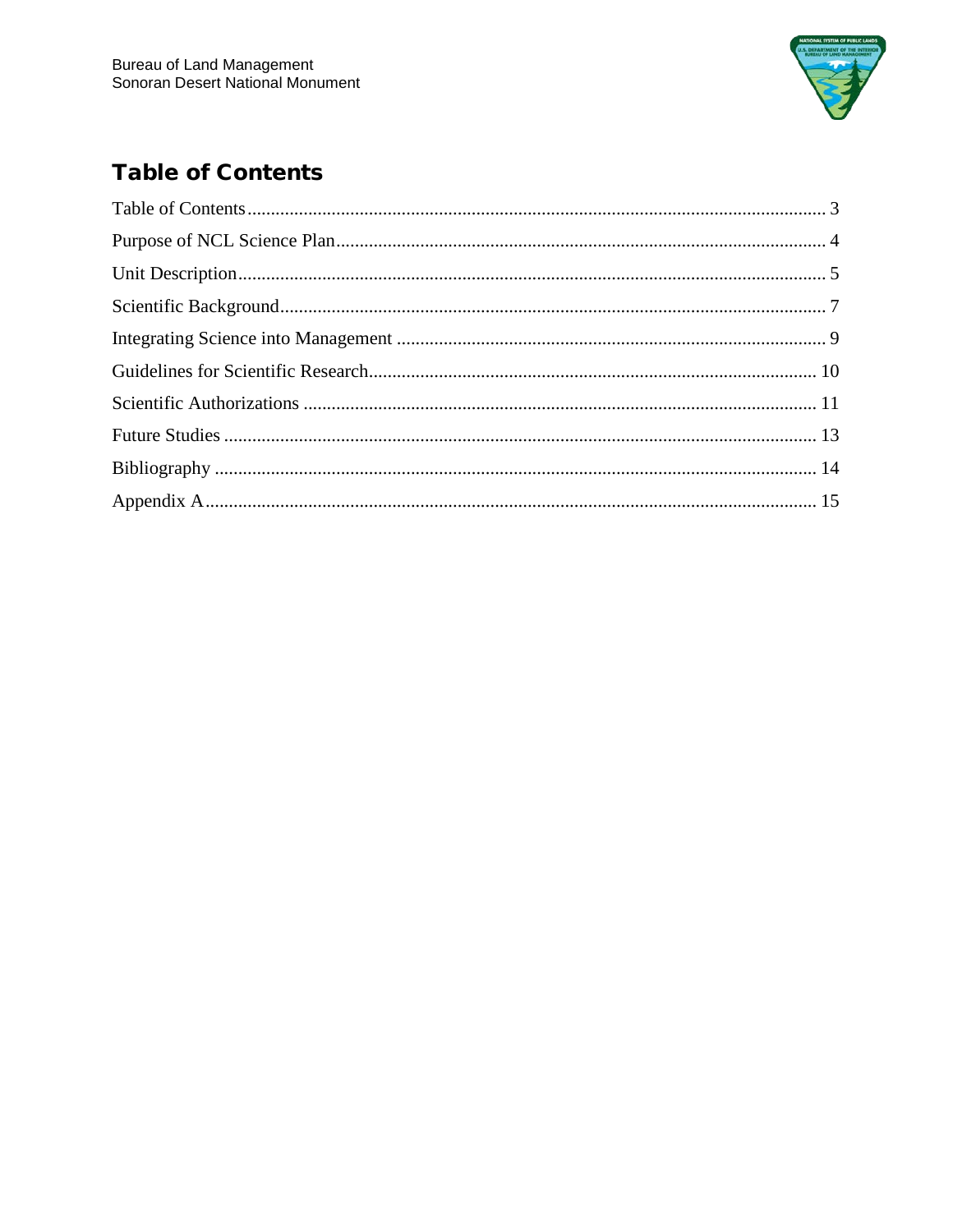

#### <span id="page-3-0"></span>Purpose of NCL Science Plan

The Bureau of Land Management (BLM) National Conservation Lands (NCL) (formerly known as the National Landscape Conservation System) was administratively established in 2000 and legislatively codified in the Omnibus Public Land Management Act of 2009 (PL 111-11). This system encompasses nearly 900 units spread across approximately 27 million acres of public lands managed by the BLM. The BLM is mandated to conserve, protect, and restore the outstanding cultural, ecological, and scientific values of NCL units.

A key aspect of the NCL is scientific research. Scientific research can aid in the conservation, protection, and restoration of these lands. Therefore, science is strategically planned and organized within NCL units.

The objectives of NCL units' science plans are to:

- Identify the scientific mission of the unit;
- Summarize past scientific efforts in the unit (i.e. the scientific background of the unit);
- Identify the priority needs and management issues within the unit that can be addressed by scientific inquiry;
- Define a strategy for accomplishing the scientific goals of the unit;
- Develop science protocols to ensure that scientific inquiry does not negatively impact the long-term sustainability of the unit and its resources;
- Create a system to organize scientific reports; and,
- Help and promote the integration of science into management.

The science plans of NCL units are considered 'living' documents and should be revised and updated frequently (e.g. 3-5 years). Scientific needs that emerge while implementing a science plan may be added to the plan on an as-needed basis to meet the scientific mission of the unit.

Within NCL units there is an expectation for "identifying science needed to address management issues, communicating those needs to science providers, and incorporating the results into the decision-making process" (BLM 2007). Science has been defined within the BLM several times (BLM 2007; BLM 2008). For this plan, science is defined as the study of natural and social phenomena using repeatable observations or experiments. In the context of land management, scientific data are collected, analyzed, or synthesized to increase knowledge and support decision-making.

This science plan will be used as the basis for conducting science related activities in the Sonoran Desert National Monument (Monument).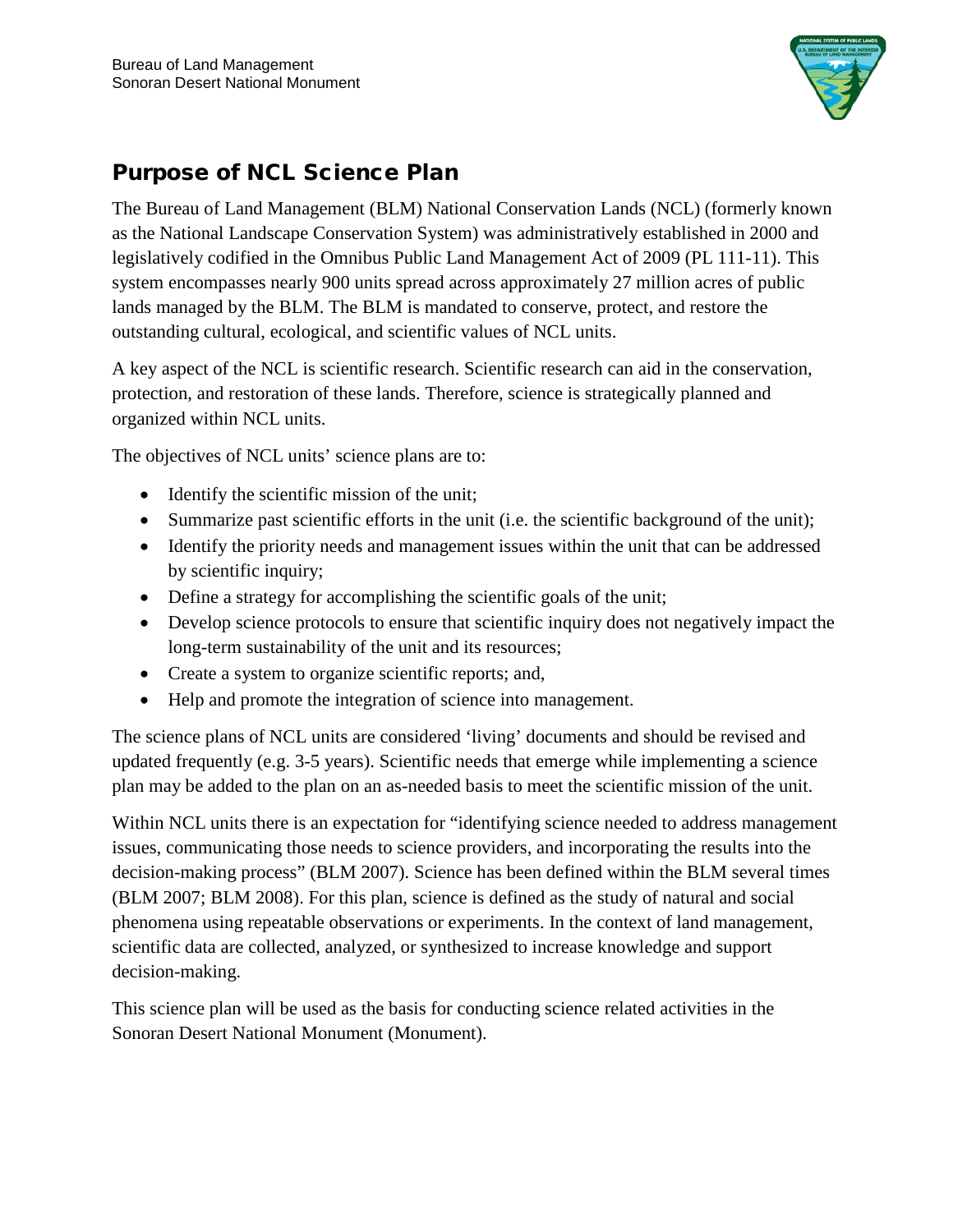

## <span id="page-4-0"></span>Unit Description

President William J. Clinton issued Presidential Proclamation 7397 on January 17, 2001 (see Appendix A) designating the Monument. The Monument was created to protect an array of scientific, biological, archaeological, geological, cultural, and historical objects. As stated in Presidential Proclamation 7397, the Monument was designated to protect "a magnificent example of untrammeled Sonoran Desert landscape" with an "extraordinary array of biological, scientific, and historic resources" (Appendix A).

The Monument was specifically designated to protect certain resources, including:

- A large Sonoran Desert landscape that connects to other large natural areas;
- The ecological diversity of the Sonoran Desert, including a diversity of flora and fauna associated with rare woodlands assemblages, palo verde-mixed cacti, creosote-bursage, desert washes, and rare desert grasslands vegetation communities;
- A cultural landscape that appears largely unchanged, with a rich history that spans at least 10,000 years, from the Archaic to modern day.

The Monument includes natural resources that represent the biological diversity of the Sonoran Desert, including ecological communities found in both the Arizona uplands subdivision and the Lower Colorado River subdivision of the Sonoran Desert biome (Brown 1994). The ecological communities include large, high-quality examples of Sonoran Desert vegetation communities such as creosote bursage and palo verde-mixed cacti, which contain expansive saguaro (*Carnegiea gigantea*) cactus forests and provide habitat for a wide variety of wildlife, including cactus ferruginous pygmy-owls (*Glaucidium brasilianum cactorum*), Sonoran Desert tortoise (*Gopherus morafkai*), lesser long-nosed bat (*Leptonycteris yerbabuenae*), Sonoran pronghorn (*Antilocapra americana sonoriensis*), and desert bighorn sheep (*Ovis canadensis nelsoni*). Less common communities include rare woodland assemblages typically found in wetter climates, desert grasslands, and other habitats that are important for wildlife foraging, nesting birds, and amphibians.

Cutting through these communities are desert washes which include increased density of vegetation. These natural desert features provide important wildlife cover, movement corridors, and forage, especially in hot summer months. Desert washes also provide habitat for animals and plants to complete their life cycles and survive drought.

The Monument is a large area of Sonoran Desert that supports large-scale ecological processes. The Monument features 486,400 acres of Sonoran Desert landscape - the most biologically diverse of the North American deserts. The most striking aspect of the plant community within the Monument is the extensive saguaro cactus forest. Individual saguaro cacti are magnificent,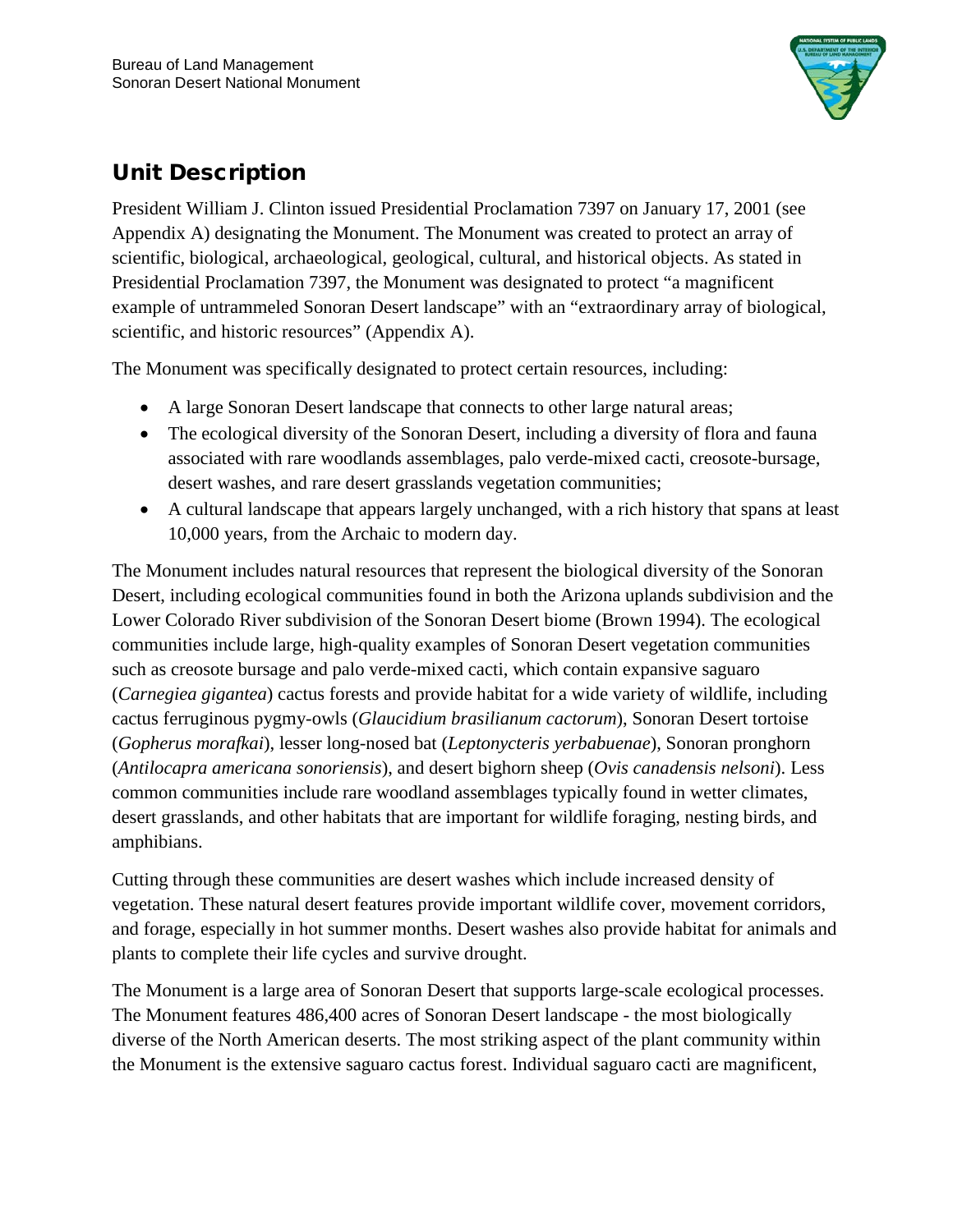

but a forest of these cacti, together with the wide variety of trees, shrubs and herbaceous plants that make up the forest community in the Monument, is impressive.

Scientific analysis shows that the area received far more precipitation 20,000 years ago, and slowly became more arid. Vegetation for the area changed from juniper-oak-pinion pine woodland to the vegetation found today in the Sonoran Desert, although a few plants from the more mesic period, including the Kofa Mountain barberry (*Berberis harrisoniana*), Arizona rosewood (*Vauquelinia californica*), and junipers (*Juniperus spp*.), remain on higher elevations and north-facing slopes.

The lower, flatter areas of the Monument contain the creosote-bursage plant community. This plant community occurs over the open expanses between the mountain ranges and connects the other plant communities together. Rare patches of desert grassland also occur in the Sand Tank Mountains area. The washes in the area support a much denser vegetation community than the surrounding desert, including mesquite (*Prosopis spp.*), ironwood (*Olneya tesota*), palo verde (*Parkinsonia spp*.), desert honeysuckle (*Anisacanthus thurberi*), chuperosa (*Justicia californica*), and desert willow (*Chilopsis linearis*), as well as a variety of herbaceous plants. This vegetation offers the dense cover bird species need for successful nesting, foraging, and escape, and birds heavily use this plant community during migration.

These diverse plant communities of the Monument support a wide variety of wildlife, a robust population of desert bighorn sheep, especially in the Maricopa Mountains area, and other mammalian species such as mule deer (*Odocoileus hemionus*), javelina (*Tayassu tajacu*), mountain lion (*Puma concolor*), gray fox (*Urocyon cinereoargenteus*), and bobcat (*Lynx rufus*). Bat species within the Monument include the lesser long nosed bat, the California leaf-nosed bat (*Macrotus californicus*), and the cave myotis (*Myotis velifer*). Over 200 species of birds are found in the Monument. Numerous species of raptors and owls inhabit the Monument including the elf owl (*Micrathene whitneyi*) and the western screech owl (*Megascops kennicottii*). The Monument also supports a diverse array of reptiles and amphibians, including the Sonoran Desert tortoise, red-backed whiptail (*Aspidoscelis xanthonota*) and the Sonoran green toad (*Bufo retiformis*).

The Monument contains three distinct mountain ranges, the Maricopa, Sand Tank, and Table Top Mountains, as well as the Booth and White Hills, all separated by wide valleys. The Monument is also home to three congressionally designated wilderness areas: the North Maricopa Mountains Wilderness, the South Maricopa Mountains Wilderness, and the Table Top Wilderness, many significant archaeological and historic sites, and remnants of several important historic trails.

This largely undeveloped area provides important open space, wilderness opportunities, and a valuable visual landscape amid a rapidly urbanizing area. The North Maricopa Mountains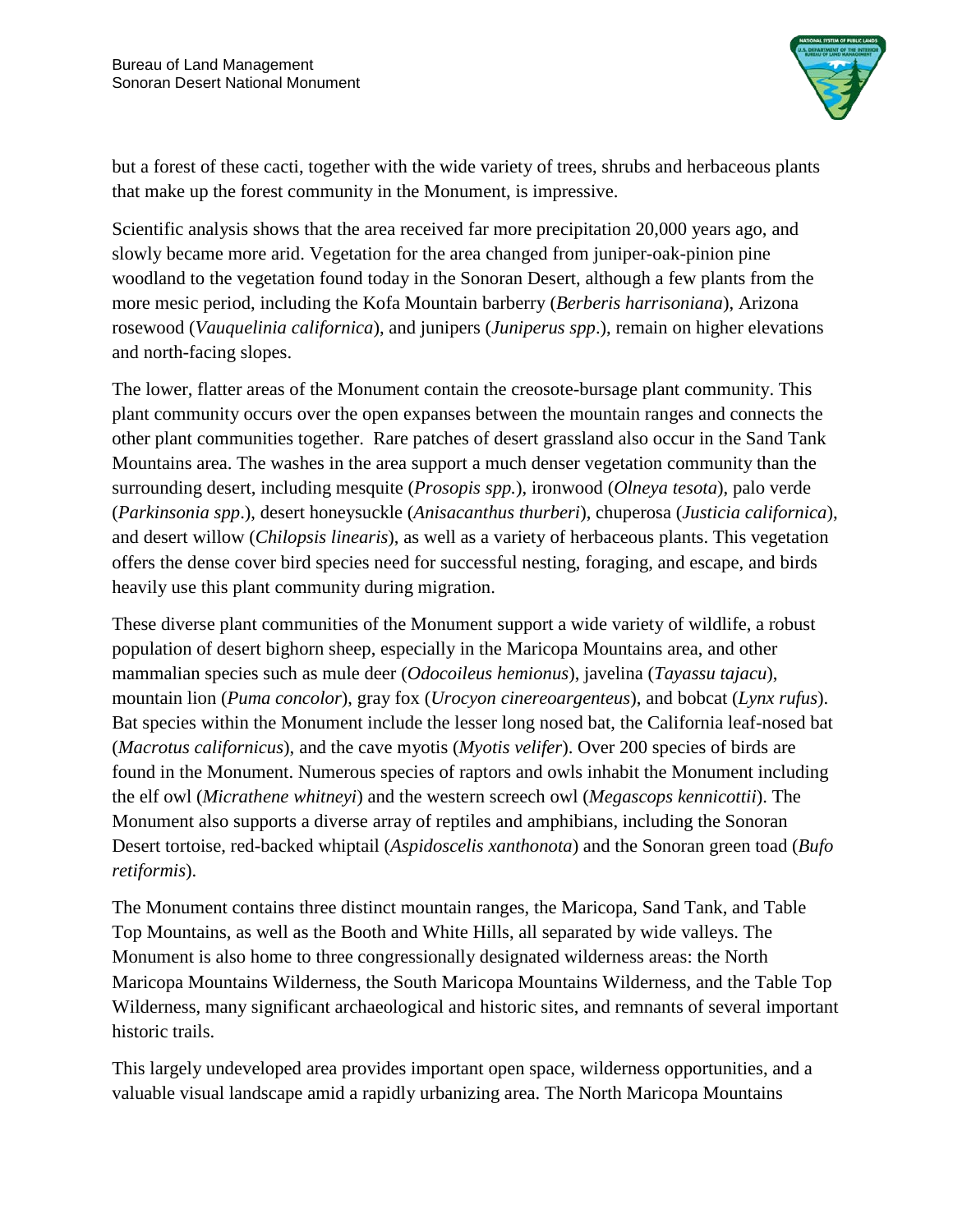

Wilderness has two hiking and equestrian trails, the 9-mile Margie's Cove Trail and the 6-mile Brittlebush Trail. The Table Top Wilderness also has two hiking and equestrian trails, the 7-mile Lava Flow Trail and the 3-mile Table Top Trail. A section of the Juan Bautista de Anza National Historic Trail crosses the Monument. This congressionally designated trail parallels the Butterfield Overland Stage Route, the Mormon Battalion Trail, and the Gila Trail.

The Monument includes a diverse cultural landscape that appears minimally changed from prehistoric to modern times and provides a rare opportunity to protect a wide diversity of sites, both in time and in place. It contains sites representative of the time periods from the Archaic through the modern day, including villages, camps, Ak-Chin farming sites, rock art, lithic scatters, homesteads, and historic ranches, as well as economically important trade and travel routes. These and other sites are an important connection for contemporary tribal peoples and descendants of those who have traveled through and settled here. The Monument provides significant opportunities to expand knowledge and understanding of aboriginal peoples, Spanish explorers, and Euro-Americans within a landscape that encompassed all aspects of their daily lives.

## <span id="page-6-0"></span>Scientific Background

In addition to BLM land health evaluations, many other studies have been conducted on the Monument. The BLM has also conducted saguaro studies as a part of a grazing capability analysis on the Monument. The Arizona Game and Fish Department has conducted wildlife surveys, including studies on mountain lions and other species, as well as maintaining a longterm desert tortoise monitoring plot. Various prehistoric archaeological surveys have been completed and there have been numerous historic surveys of the Juan Bautista de Anza National Historic Trail, the Mormon Battalion Trail, and the Butterfield Overland Stage Route. There have been studies conducted by students and non-government organizations including studies on plant-insect interactions, DNA analyses of acuña cactus (*Echinomastus erectocentrus var. acunensis*), DNA analyses of Rio Grande leopard frogs (*Rana berlandieri*) and studies on migratory and nesting birds in xeric washes.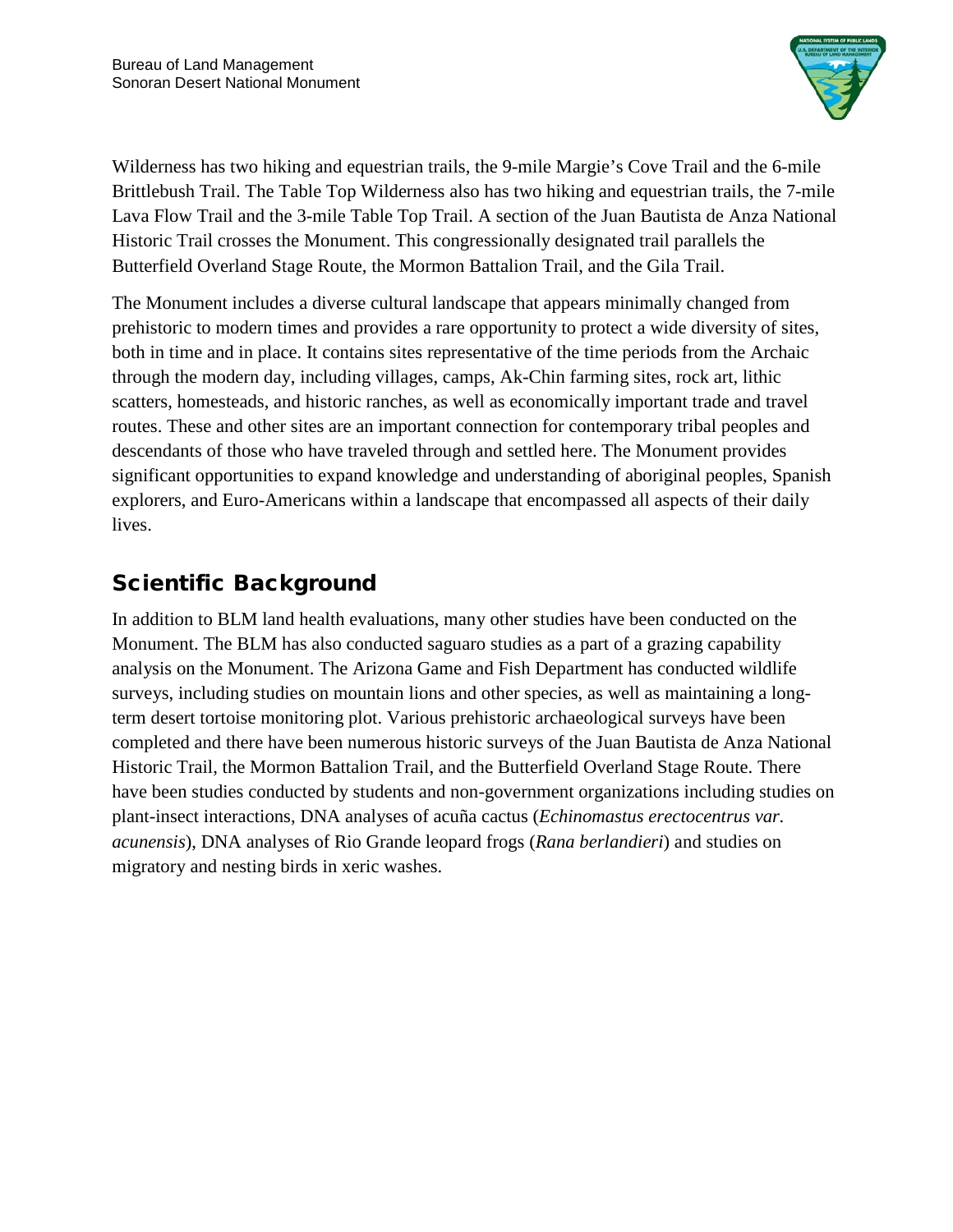

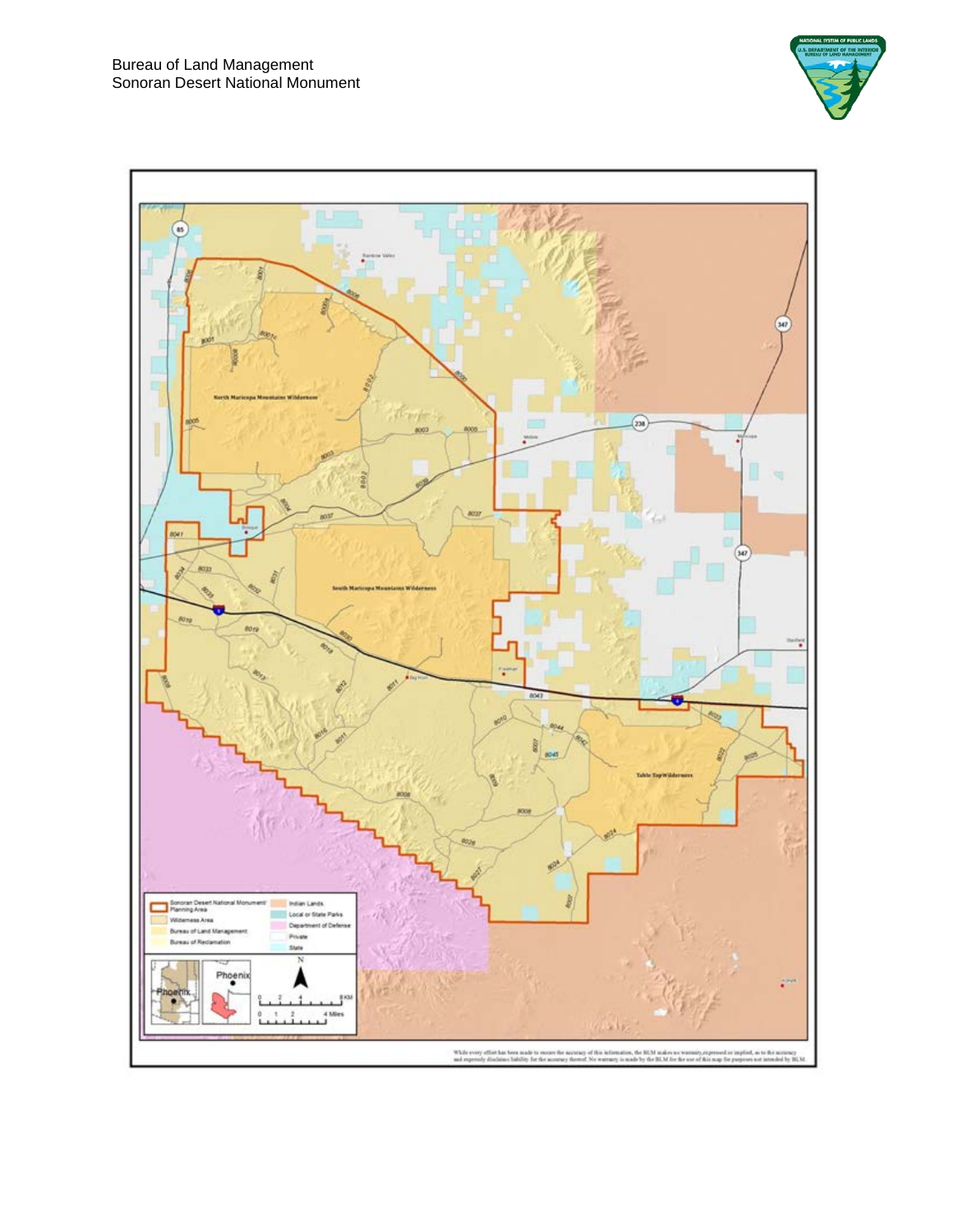

The scientific mission of the Monument is to:

- 1. Support the conservation, protection, and interpretation of Monument values and objects identified in the Presidential Proclamation and the 2012 Sonoran Desert National Monument Resource Management Plan (RMP).
- 2. Allow and encourage pertinent science across diverse disciplines and timescales that can:
	- Inform and evaluate management decisions;
	- Improve and maintain ecosystem resiliency and function;
	- Maintain diversity and viability of plant and animal populations; and,
	- Preserve and understand cultural and historical resources.
- 3. Support investigations into the level of impact of stressors on the integrity of Monument objects, including how landscape level compounding stressors such as climate change affect Monument objects.
- 4. Be responsive to the BLM National Conservation Lands 15-year Strategy and the BLM Arizona National Conservation Lands 3-year Strategy.
- 5. Serve as a model system for surrounding areas so that scientific findings can be exported to other landscapes on both federal and non-federal lands.
- 6. Serve as an outdoor laboratory for studies and scientific investigations. Serve as an outdoor science classroom to educate and inspire the next generation.

#### <span id="page-8-0"></span>Integrating Science into Management

Scientific Needs

- 1. In general, research will:
	- Inform land management decisions in the Monument;
	- Be designed around clearly articulated research/management questions;
	- Be responsive to the National Conservation Lands 15-year Strategy, Arizona BLM's National Conservation Lands Strategy, the BLM and National Conservation Lands Science Strategies, and Monument's Science Plan and RMP.
- 2. Potential future management decisions will generally be related to the following issues:
	- Livestock grazing management;
	- Updates to route designations (i.e. travel management);
	- Invasive species control;
	- Xero-riparian area management;
	- Adjustments to recreation management (e.g., Business Plans, special recreation permit management, etc.);
	- Management and protection of wilderness characteristics;
	- Other decisions related to the protection, conservation, and interpretation of Monument objects as needed (e.g., projects to improve habitat of wildlife species,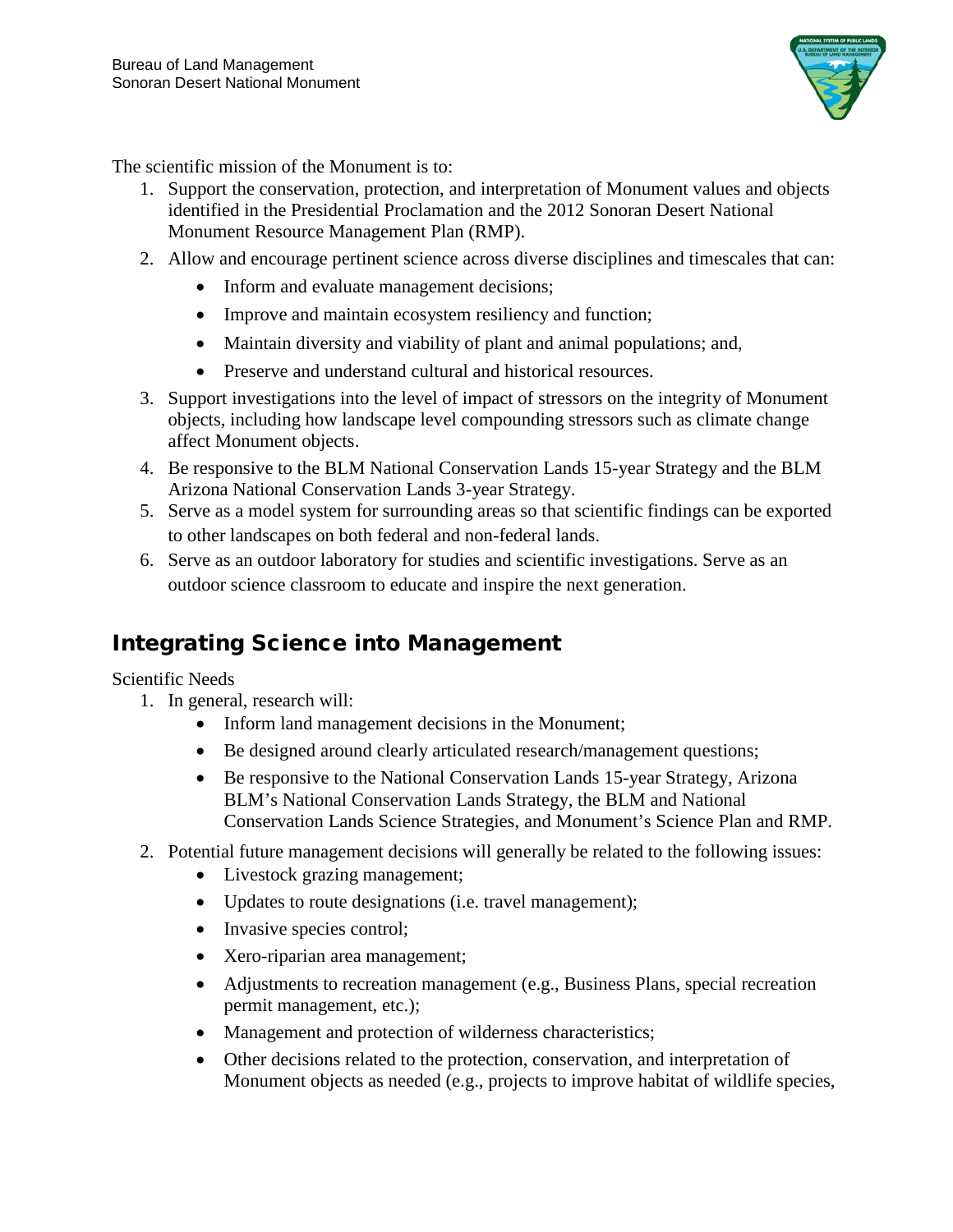

protect archaeological and historical resources, interpreting geologic resources, etc.);

- Identify and document cultural resources; and/or
- Sustainability.
- 3. As the management questions in Monument continue to evolve, so do the science needs. Thus, the scientific needs will remain fluid and opportunities for research should remain open and inclusive.

#### <span id="page-9-0"></span>Guidelines for Scientific Research

It is anticipated that three main types of research are most likely to occur within Monument:

- 1. Assessment, inventory, and monitoring;
- 2. Solicited research addressing management questions and science needs;
- 3. Unsolicited contributed scientific studies.

There are numerous topics of research that may be addressed by these three types of inquiries including but not limited to: botany, ecology, hydrology, geology, wildlife studies, paleontology, recreation, and archaeology.

There are some general guidelines that apply to all these types of research:

- 1. All scientific investigation must comply with relevant laws, regulations, and policies, including any permit requirements.
- 2. All non-permitted external scientific investigations must be authorized by the Monument manager (or the manager's designee), according to the procedures described below.
- 3. Science should not impact the long-term health or sustainability of the resources of Monument, especially the resources, objects, and values for which Monument was designated.
	- If impacts are anticipated, appropriate protocols should be followed, and the potential gains should be carefully considered and weighed against potential impacts.
- 4. A balance must be maintained between research and education, and preservation and protection of Monument resources, objects, and values.
- 5. Scientists initiating research projects within Monument should be aware of existing data within the BLM and should incorporate these data into projects whenever possible.
- 6. Proposed research within any of the wilderness areas should comply with appropriate laws and regulations including the Wilderness Act of 1964 and BLM wilderness policy (Manual 6340).
- 7. Monument staff should use all available monitoring protocols to achieve adequate monitoring of the resources on the Monument (e.g. land health evaluations).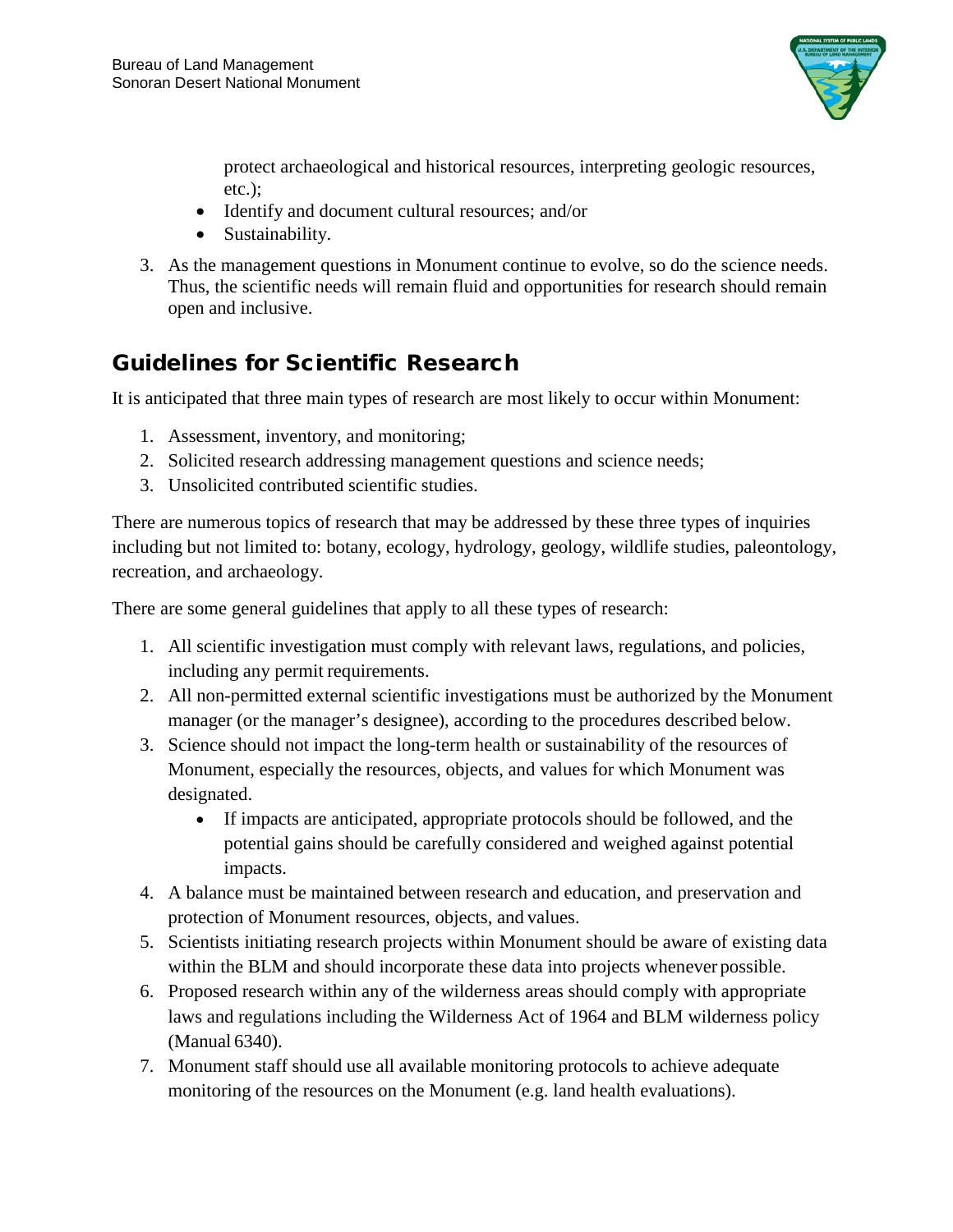

## <span id="page-10-0"></span>Scientific Authorizations

In addition to the statewide process for permitting paleontological and archaeological research, the process for scientific authorizations within Monument is outlined below. Permits and authorization projects will be shared between appropriate state and field office staff for research taking place within Monument.

All requests should be carefully considered, weighing potential benefits and costs. The following process has been adapted from other NCL units:

- 1. Scientist submits proposal to Monument science coordinator.
	- Proposals must include:
		- I. Contact information for the principal investigator.
		- II. Summary of proposed research (not to exceed 3 pages) including
			- i. A brief explanation of background information;
			- ii. Rationale for research;
			- iii. Research methods;
			- iv. Timeline for field work; and,
			- v. Outline of public outreach effort, if appropriate.
- 2. The proposal will be reviewed by the Monument science coordinator to determine if the proposal is:
	- Complete;
	- Conforms to the Monument Science Guidelines (including all relevant laws and regulations);
	- Conforms to the Monument Resource Management Plan;
	- Meets the Monument scientific mission.
- 3. The science coordinator will brief the Monument manager on the review of the science proposal. Subsequently, the Monument manager (or the manager's designee) will grant or deny authorization to conduct the scientific investigation.
- 4. If a proposal is denied authorization: A letter of denial will be provided to the scientist and will include justification for the denial.
- 5. If a proposal is granted authorization:
	- A determination will be made as to what, if any, National Environmental Policy Act (NEPA) analysis is necessary.
	- A letter of authorization will be provided to the scientist, signed by the Monument manager (or the manager's designee). The authorization may include stipulations such as NEPA analysis requirements, time limits, geographic limits, reporting requirements, and public outreach requirements.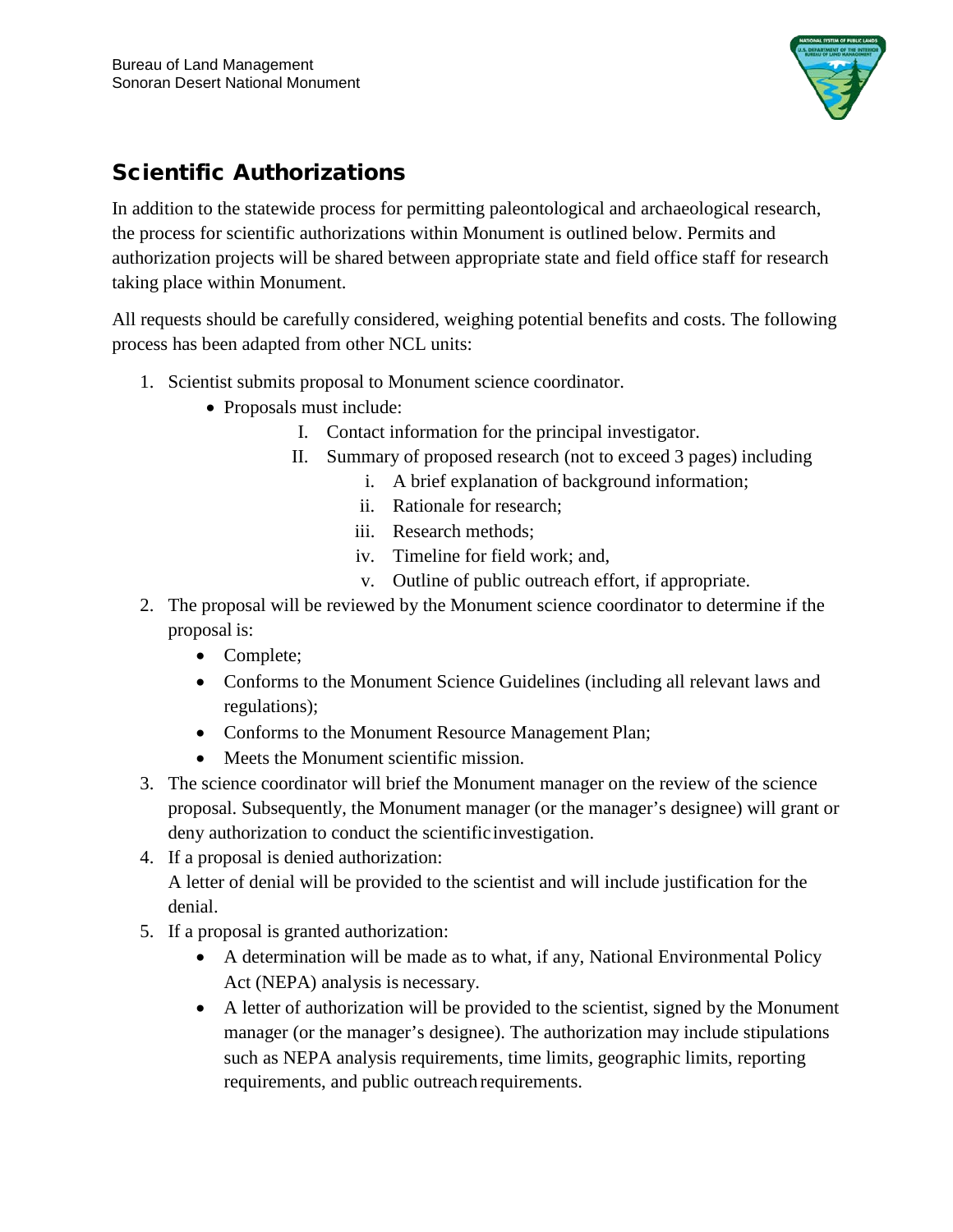

- The proposal will be added to an internal tracking document of on-going scientific investigations in Monument, accessible by all Monument staff.
- The authorization is routed to Monument and Lower Sonoran Field Office staff.
- Copies of the authorization will be made available to BLM staff, for example on the shared drive.
- Short descriptions of ongoing research will be made available to the general public, for example on the Monument webpage.
- Sensitive topics, for example location of specific cultural or paleontological sites, should be excluded from public information for protection of resources.
- 6. Research is initiated.
	- Research must be conducted according to the stipulations outlined in the authorization.
- 7. Minimum reporting requirements for all scientific investigations will include:
	- Progress reports (frequency as established in the permit), filed with the science coordinator.
	- Progress reports should include status of the investigation, areas studied, approximate dates of fieldwork, partners involved, and preliminary findings when possible.
	- Final reports, filed with the science coordinator.
		- I. Final reports should include:
			- i. Research background and results;
			- ii. Discussion of the results including how the results are relevant to the NCL unit and potential management decisions;
			- iii. A summary of the public outreach effort if appropriate;
	- Raw data where appropriate; and,
	- Electronic copies of any published papers resulting from the scientific investigation.
	- Manager's summary report
		- I. Manager's summary reports are brief presentations (in any appropriate format) of research results to BLM managers, which ensure that:
			- i. Management questions are answered;
			- ii. Managers have a full understanding of scientific findings; and,
			- iii. Managers can incorporate these findings into their management decisions.
- 8. Research is completed, and final report is filed with the science coordinator.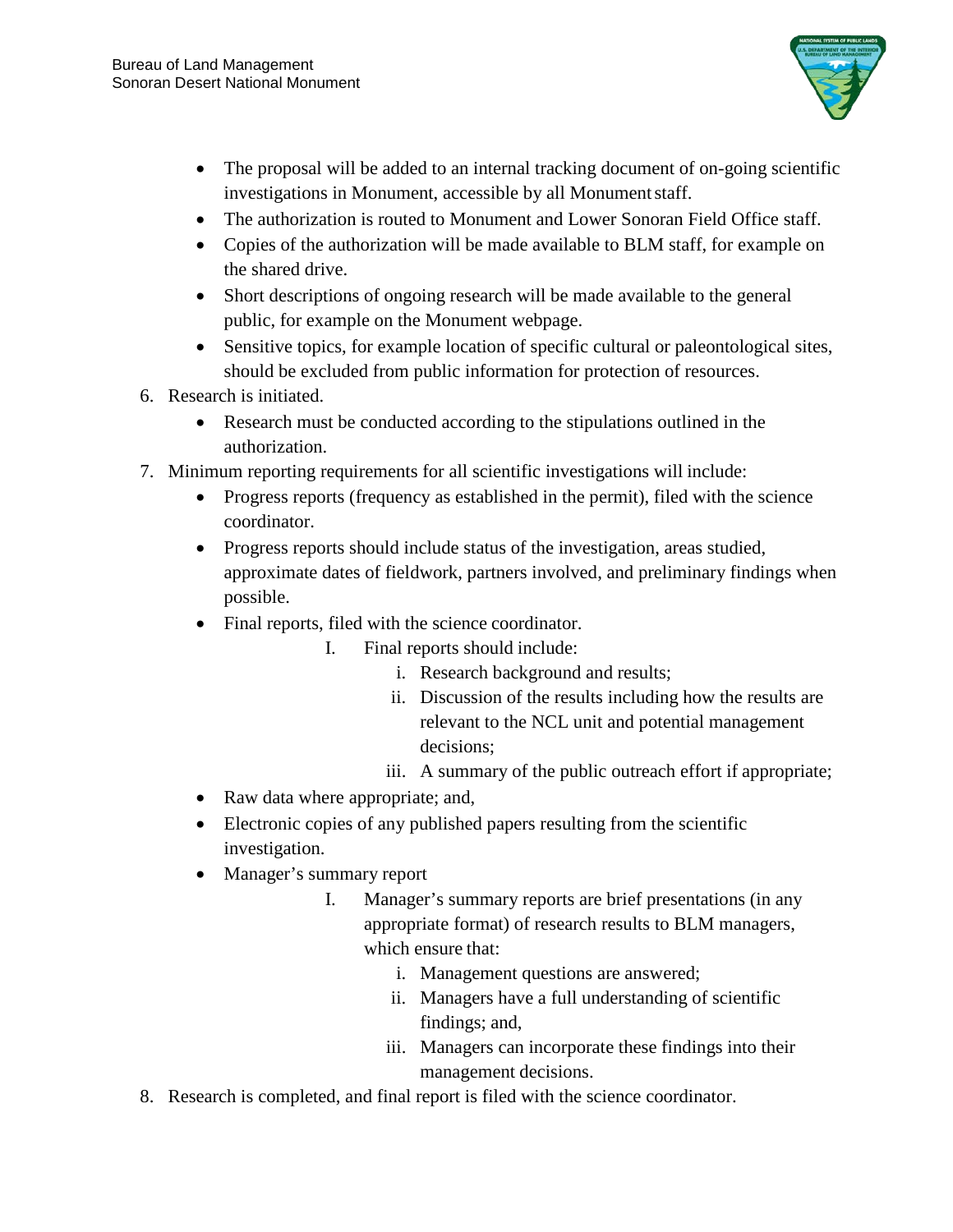

### <span id="page-12-0"></span>Future Studies

There are many areas within the Monument that would benefit from additional studies. Some examples of topics of study would be:

- The saguaro cactus forest is listed as a reason why the Monument was designated and more information about saguaros and their interactions with other plants and animals is needed. The proclamation creating the Monument discusses the "excellent habitat for a wide range of wildlife species";
- More research is also needed on how to improve the habitat for wildlife. Further investigation of the impacts of livestock grazing on both the habitat and wildlife are necessary;
- There are many Endangered Species Act listed species and BLM sensitive species within the Monument. These species and their habitat needs should be a priority for future research. Another area of deep concern is invasive and/or introduced plant and animal species within the Monument;
- The presidential proclamation creating the Monument states, "archaeological and historic sites, including rock art sites, lithic quarries, and scattered artifacts". Additional exploration of the nature and characteristics of these fragile resources are needed to help us better develop our understanding of the distinct history of this area.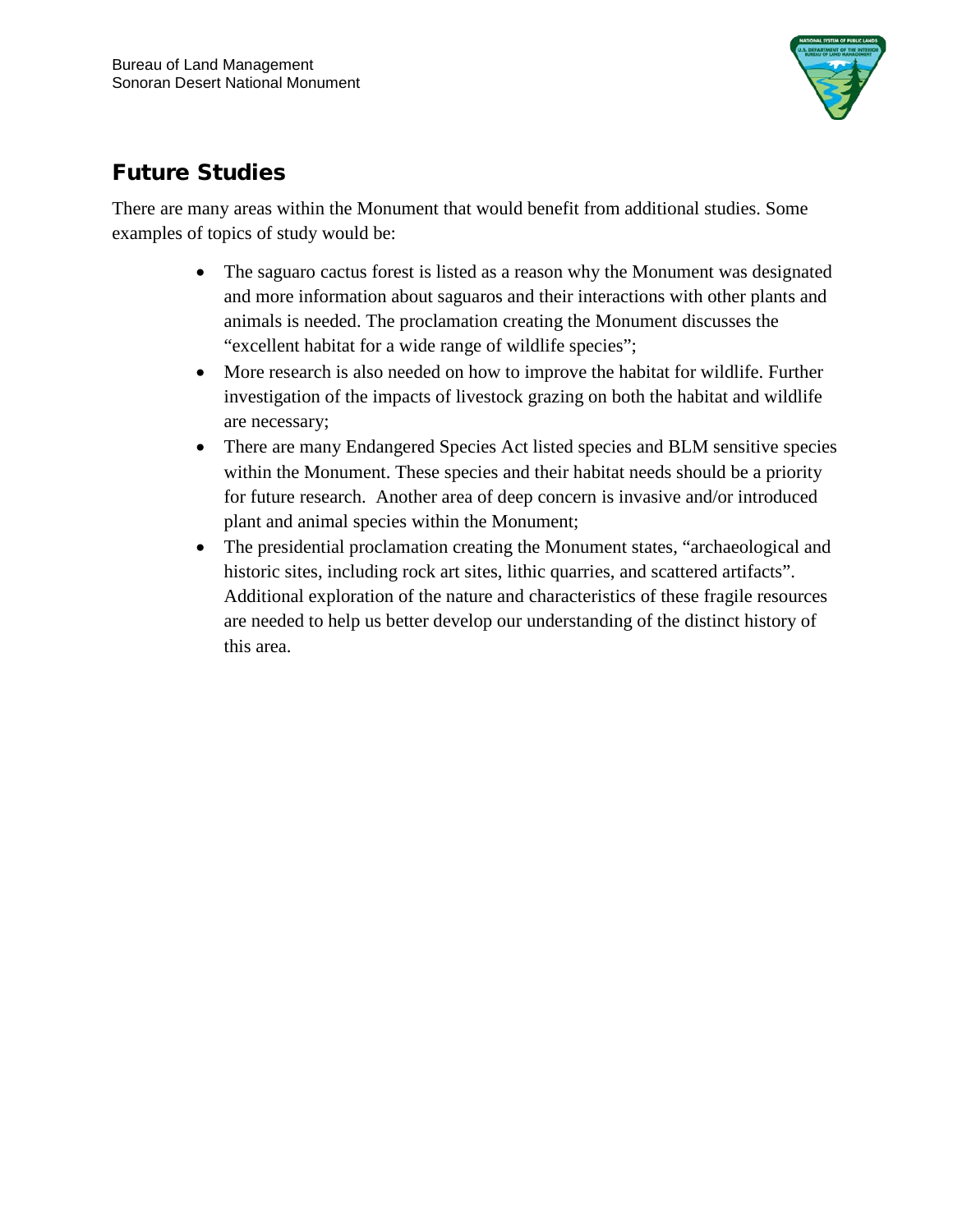

## <span id="page-13-0"></span>Bibliography

Brown, D. E. (ed). 1994. Biotic Communities of the Southwestern United States and Northwestern Mexico. Salt Lake City: University of Utah Press.

Bureau of Land Management (BLM). 2007. Bureau of Land Management National Landscape Conservation System Science Strategy. US Department of the Interior, Bureau of Land Management, National Landscape Conservation System Office, Washington DC.

Bureau of Land Management (BLM). 2008. Bureau of Land Management Science Strategy. US Department of the Interior, Bureau of Land Management, Washington DC.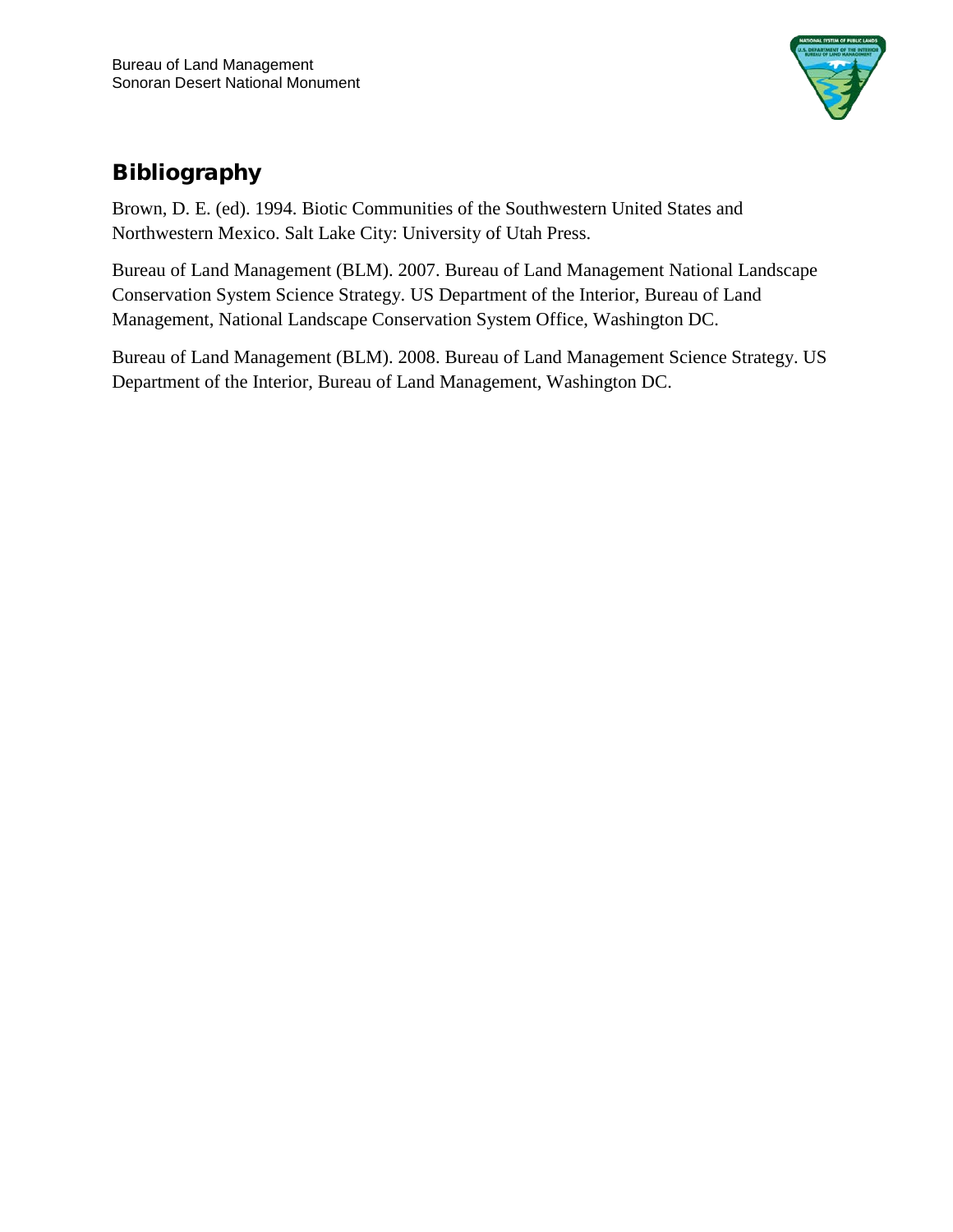

# <span id="page-14-0"></span>Appendix A

Proclamation 7397—Establishment of the Sonoran Desert National Monument

January 17, 2001

By the President of the United States of America

A Proclamation

The Sonoran Desert National Monument is a magnificent example of untrammeled Sonoran Desert landscape. The area encompasses a functioning desert ecosystem with an extraordinary array of biological, scientific, and historic resources. The most biologically diverse of the North American deserts, the Monument consists of distinct mountain ranges separated by wide valleys and includes large saguaro cactus forest communities that provide excellent habitat for a wide range of wildlife species.

The Monument's biological resources include a spectacular diversity of plant and animal species. The higher peaks include unique woodland assemblages, while the lower elevation lands offer one of the most structurally complex examples of palo verde/mixed cacti association in the Sonoran Desert. The dense stands of leguminous trees and cacti are dominated by saguaros, paloverde trees, ironwood, prickly pear, and cholla. Important natural water holes, known as tinajas, exist throughout the Monument. The endangered acuna pineapple cactus is also found in the Monument.

The most striking aspect of the plant communities within the Monument are the abundant saguaro cactus forests. The saguaro is a signature plant of the Sonoran Desert. Individual saguaro plants are indeed magnificent, but a forest of these plants, together with the wide variety of trees, shrubs, and herbaceous plants that make up the forest community, is an impressive site to behold. The saguaro cactus forests within the Monument are a national treasure, rivaling those within the Saguaro National Park.

The rich diversity, density, and distribution of plants in the Sand Tank Mountains area of the Monument is especially striking and can be attributed to the management regime in place since the area was withdrawn for military purposes in 1941. While some public access to the area is allowed, no livestock grazing has occurred for nearly 50 years. To extend the extraordinary diversity and overall ecological health of the Sand Tanks Mountains area, land adjacent and with biological resources like the area withdrawn for military purposes should be subject to a similar management regime if possible.

The Monument contains an abundance of packrat middens, allowing for scientific analysis of plant species and climates in past eras. Scientific analysis of the midden shows that the area received far more precipitation 20,000 years ago, and slowly became more arid. Vegetation for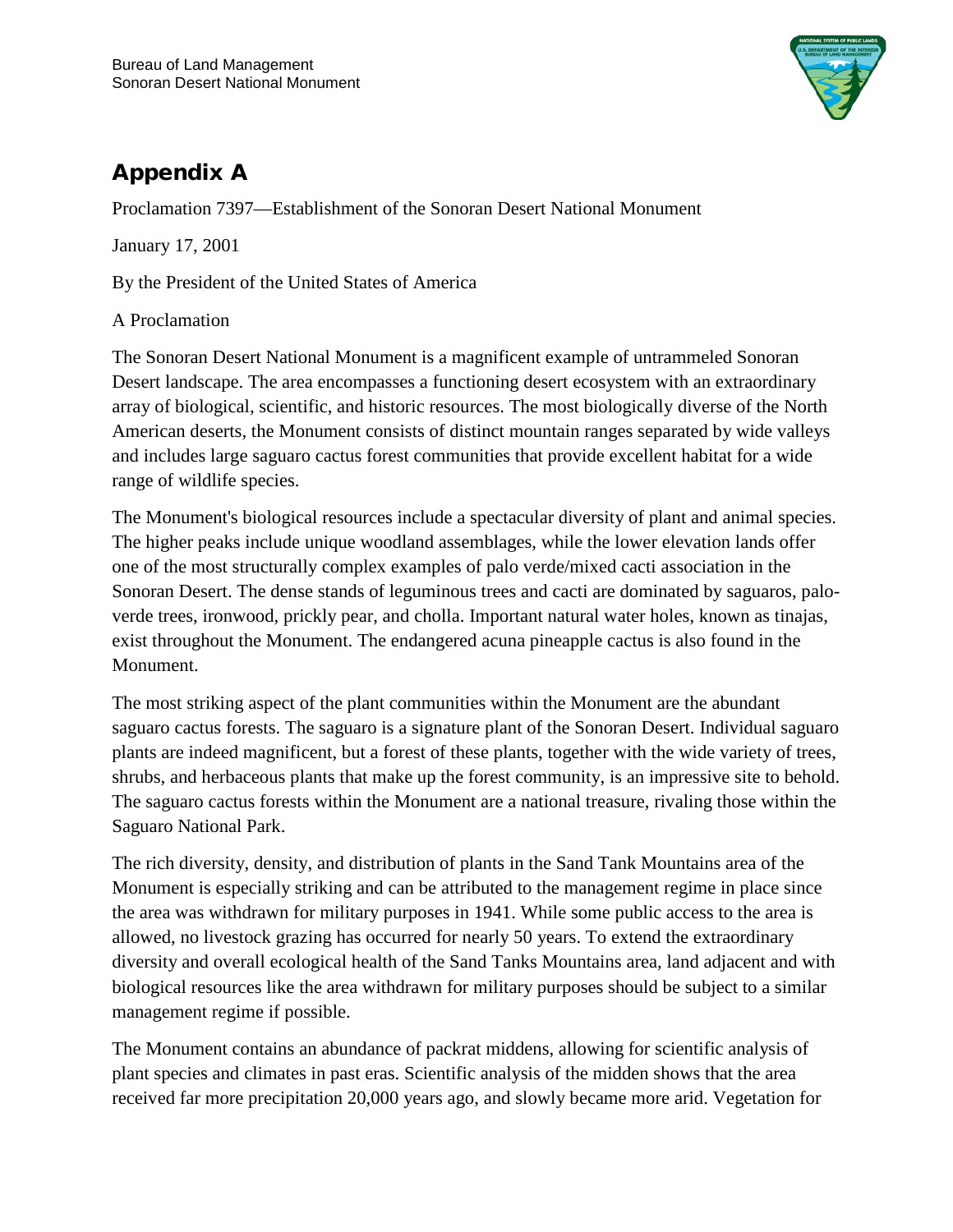

the area changed from juniper-oak-pinion pine woodland to the vegetation found today in the Sonoran Desert, although a few plants from the more mesic period, including the Kofa Mountain barberry, Arizona rosewood, and junipers, remain on higher elevations of north-facing slopes.

The lower elevations and flatter areas of the Monument contain the creosote-bursage plant community. This plant community thrives in the open expanses between the mountain ranges and connects the other plant communities together. Rare patches of desert grassland can also be found throughout the Monument, especially in the Sand Tank Mountains area. The washes in the area support a much denser vegetation community than the surrounding desert, including mesquite, ironwood, palo verde, desert honeysuckle, chuperosa, and desert willow, as well as a variety of herbaceous plants. This vegetation offers the dense cover bird species need for successful nesting, foraging, and escape, and birds heavily use the washes during migration.

The diverse plant communities present in the Monument support a wide variety of wildlife, including the endangered Sonoran pronghorn, a robust population of desert bighorn sheep, especially in the Maricopa Mountains area, and other mammalian species such as mule deer, javelina, mountain lion, gray fox, and bobcat. Bat species within the Monument include the endangered lesser long-nosed bat, the California leaf-nosed bat, and the cave myotis. Over 200 species of birds are found in the Monument, including 59 species known to nest in the Vekol Valley area. Numerous species of raptors and owls inhabit the Monument, including the elf owl and the western screech owl. The Monument also supports a diverse array of reptiles and amphibians, including the Sonoran Desert tortoise and the red-backed whiptail. The Bureau of Land Management has designated approximately 25,000 acres of land in the Maricopa Mountains area as critical habitat for the desert tortoise. The Vekol Valley and Sand Tank Mountain areas contain especially diverse and robust populations of amphibians. During summer rainfall events, thousands of Sonoran green toads in the Vekol Valley can be heard moving around and calling out.

The Monument also contains many significant archaeological and historic sites, including rock art sites, lithic quarries, and scattered artifacts. Vekol Wash is believed to have been an important prehistoric travel and trade corridor between the Hohokam and tribes located in what is now Mexico. Signs of large villages and permanent habitat sites occur throughout the area, and particularly along the bajadas of the Table Top Mountains. Occupants of these villages were the ancestors of today's O'odham, Quechan, Cocopah, Maricopa, and other tribes. The Monument also contains a frequently used trail corridor 23 miles long in which are found remnants of several important historic trails, including the Juan Bautista de Anza National Historic Trail, the Mormon Battalion Trail, and the Butterfield Overland Stage Route.

Section 2 of the Act of June 8, 1906 (34 Stat. 225, 16 U.S.C. 431), authorizes the President, in his discretion, to declare by public proclamation historic landmarks, historic and prehistoric structures, and other objects of historic or scientific interest that are situated upon the lands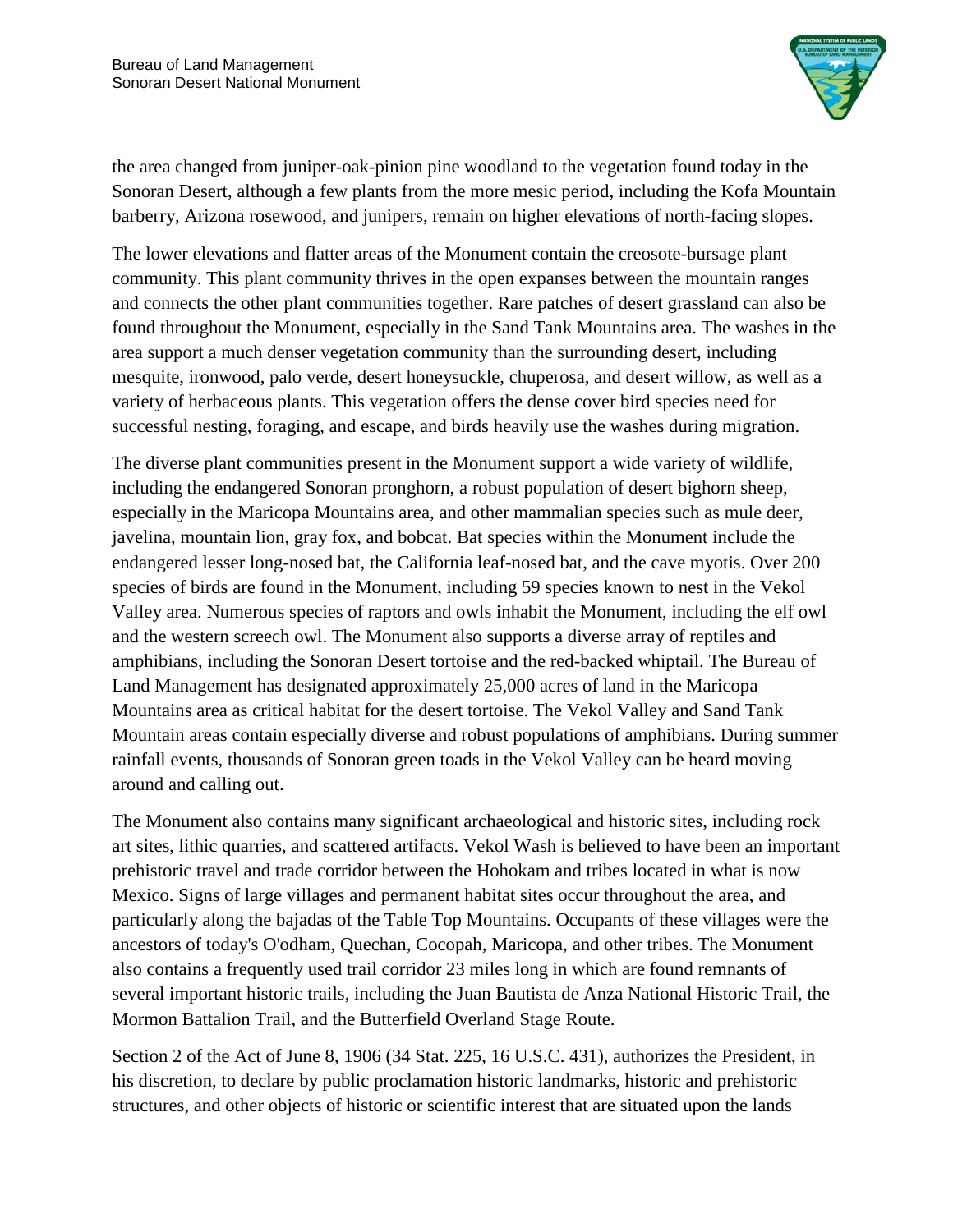

owned or controlled by the Government of the United States to be national Monuments, and to reserve as a part thereof parcels of land, the limits of which in all cases shall be confined to the smallest area compatible with the proper care and management of the objects to be protected.

Whereas, it appears that it would be in the public interest to reserve such lands as a national Monument to be known as the Sonoran Desert National Monument.

Now, Therefore, I, William J. Clinton, President of the United States of America, by the authority vested in me by section 2 of the Act of June 8, 1906 (34 Stat. 225, 16 U.S.C. 431), do proclaim that there are hereby set apart and reserved as the Sonoran Desert National Monument, for the purpose of protecting the objects identified above, all lands and interest in lands owned or controlled by the United States within the boundaries of the area described on the map entitled "Sonoran Desert National Monument" attached to and forming a part of this proclamation. The Federal land and interests in land reserved consist of approximately 486,149 acres, which is the smallest area compatible with the proper care and management of the objects to be protected.

For the purpose of protecting the objects identified above, all motorized and mechanized vehicle use off road will be prohibited, except for emergency or authorized administrative purposes.

Nothing in this proclamation shall be deemed to enlarge or diminish the jurisdiction of the State of Arizona with respect to fish and wildlife management.

The establishment of this Monument is subject to valid existing rights.

All Federal lands and interests in lands within the boundaries of this Monument are hereby appropriated and withdrawn from all forms of entry, location, selection, sale, or leasing or other disposition under the public land laws, including but not limited to withdrawal from location, entry, and patent under the mining laws, and from disposition under all laws relating to mineral and geothermal leasing, other than by exchange that furthers the protective purposes of the Monument. Lands and interests in lands within the Monument not owned by the United States shall be reserved as a part of the Monument upon acquisition of title thereto by the United States.

This proclamation does not reserve water as a matter of Federal law nor relinquish any water rights held by the Federal Government existing on this date. The Federal land management agencies shall work with appropriate State authorities to ensure that water resources needed for Monument purposes are available.

The Secretary of the Interior shall manage the Monument through the Bureau of Land Management, pursuant to applicable legal authorities, to implement the purposes of this proclamation. That portion identified as Area A on the map, however, shall be managed under the management arrangement established by section 3 of Public Law No. 99-606, 100 Stat. 3460- 61, until November 6, 2001, at which time, pursuant to section 5(a) of Public Law No. 99-606,